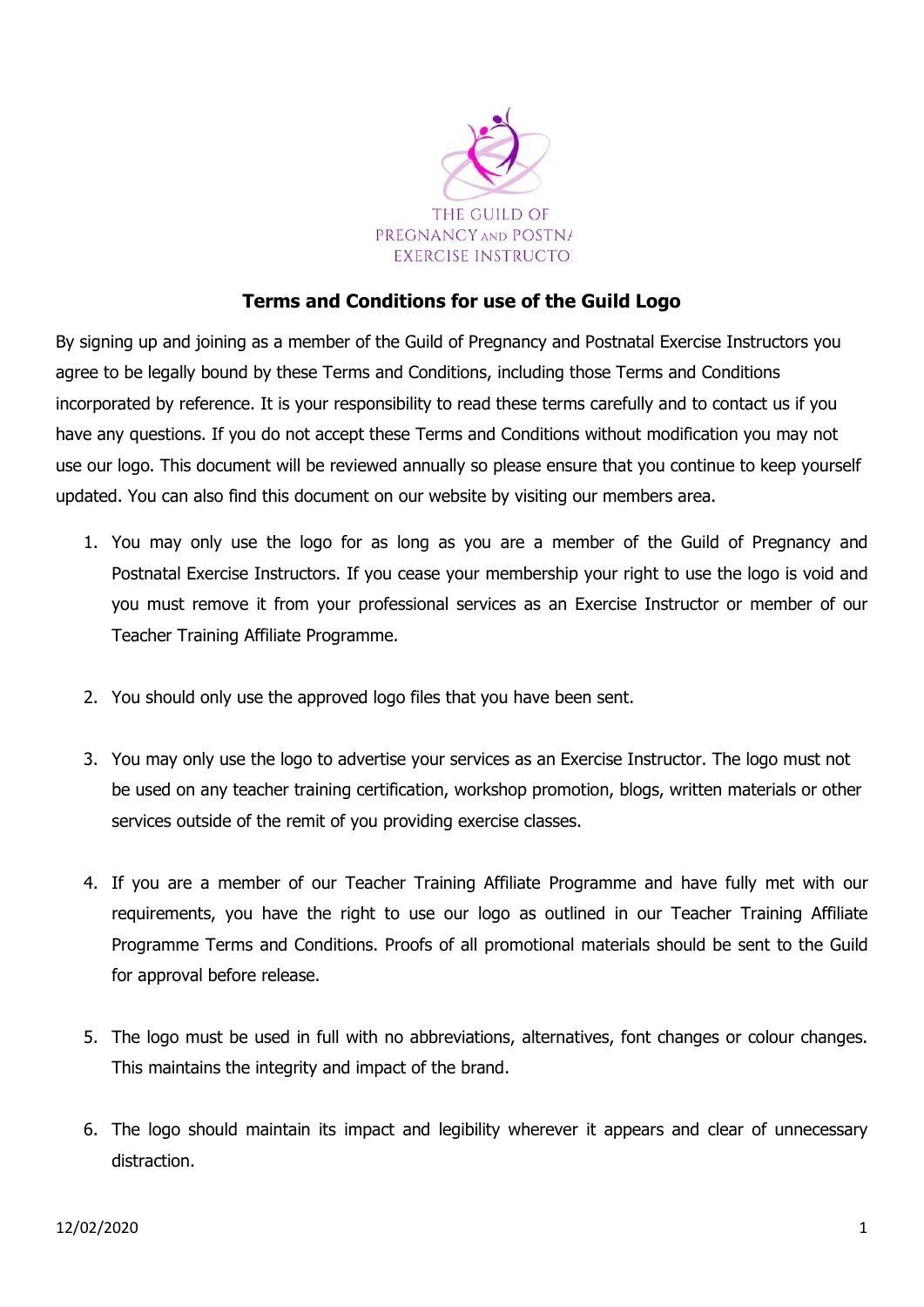

- 7. The logo be given space along side any other logos you may be using.
- 8. The logo should not contain or be close to any other imagery or typography that could interfere with the brand.
- 9. On any documentation, the logo should be placed at the top right or top left of the page. If the logo is used on sinage and exhibition stands then it may be centred, this is the only exception. It should be used in conjunction with the web address http://postnatalexercise.co.uk and wherever possible this should be positioned bottom left or bottom right of literature.
- 10. The logo should be placed on A4 literature which is at least 50mm wide. For larger literature then the logo should be scaled up appropriately.
- 11. You may not use the logo on handouts for your clients unless we have approved the content as the Guild cannot be held responsible for any claims or endorsements you make.
- 12. You may not use our logo with any third party services. Please contact us if you are unsure of this.
- 13. Abuse of misuse of the logo will result in your right to use the logo being removed.
- 14. The Guild logo should not be used in the advertising of any classes where babies or young infants are present.